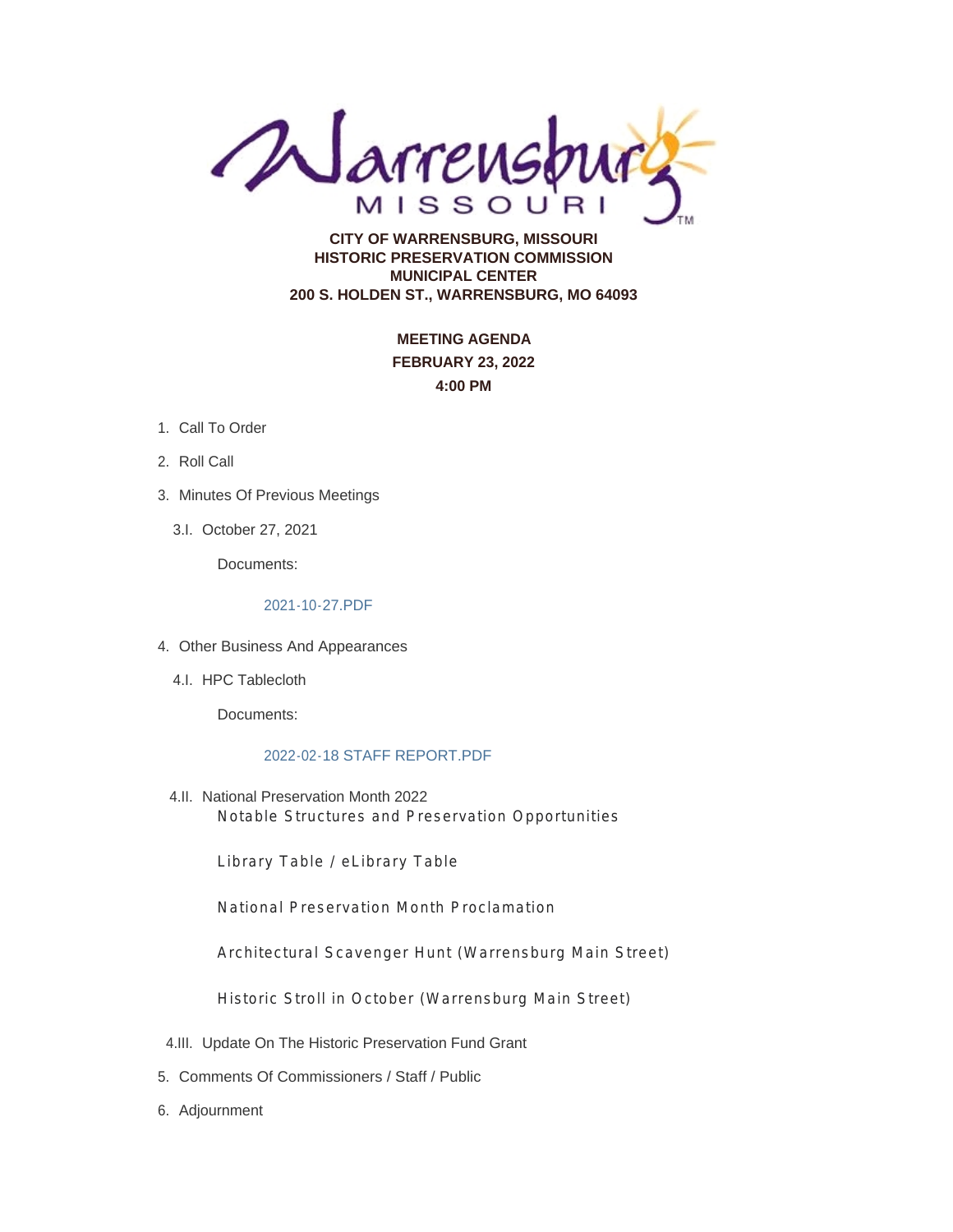

#### CITY OF WARRENSBURG, MISSOURI MINUTES

HISTORIC PRESERVATION COMMISSION October 27, 2021

## **1. Call to Order**

The meeting was called to order by Karen Hicklin at 4:02 p.m. at the Municipal Center, 200 S. Holden St., Warrensburg, MO.

### **2. Roll Call**

Roll was called and members present included Karen Hicklin, Don Nimmer, and Frances Ellis. Members Andrea Glinn and Jill Purvis were not present. Kristin Dyer, City Planner, was also present.

### **3. Minutes of Previous Meetings**

3.I September 7, 2021

Members reviewed the minutes from September 7, 2021, Historic Preservation Commission meeting. Hicklin noted one correction to the minutes, which is to remove "s" on members. Nimmer moved to approve the minutes with the correction. Ellis seconded. Approved 3-0.

### **4. Requests and Petitions Presented –** *None*

#### **5. Motions, Resolutions, and Recommendations –** *None*

#### **6. Other Business and Appearances**

- 4.I FY2021 Certified Local Government Annual Report Dyer presented the Certified Local Government Annual Report and discussed the differences from the previous year. The Historic Preservation Commission and staff went over which members still needed a resume form with the annual report. No other corrections were made.
- 4.II Final Application to Apply for the Historic Preservation Fund Grant Dyer presented the corrections to the final application for the Historic Preservation Fund Grant. Corrections included moving matching staff time from an "in-match" match to a "local cash" match, annotating staff rate of pay, and annotating the cost of advertising.
- 4.III Committees Discussion Dyer summarized different committees that the Historic Preservation Commission may be interested in pursuing including a survey committee and a grant committee. The Historic Preservation Commission stated to table the discussion until the entire commission can be present.
- **7. Comments of Commissioners/Staff/Public –** *None*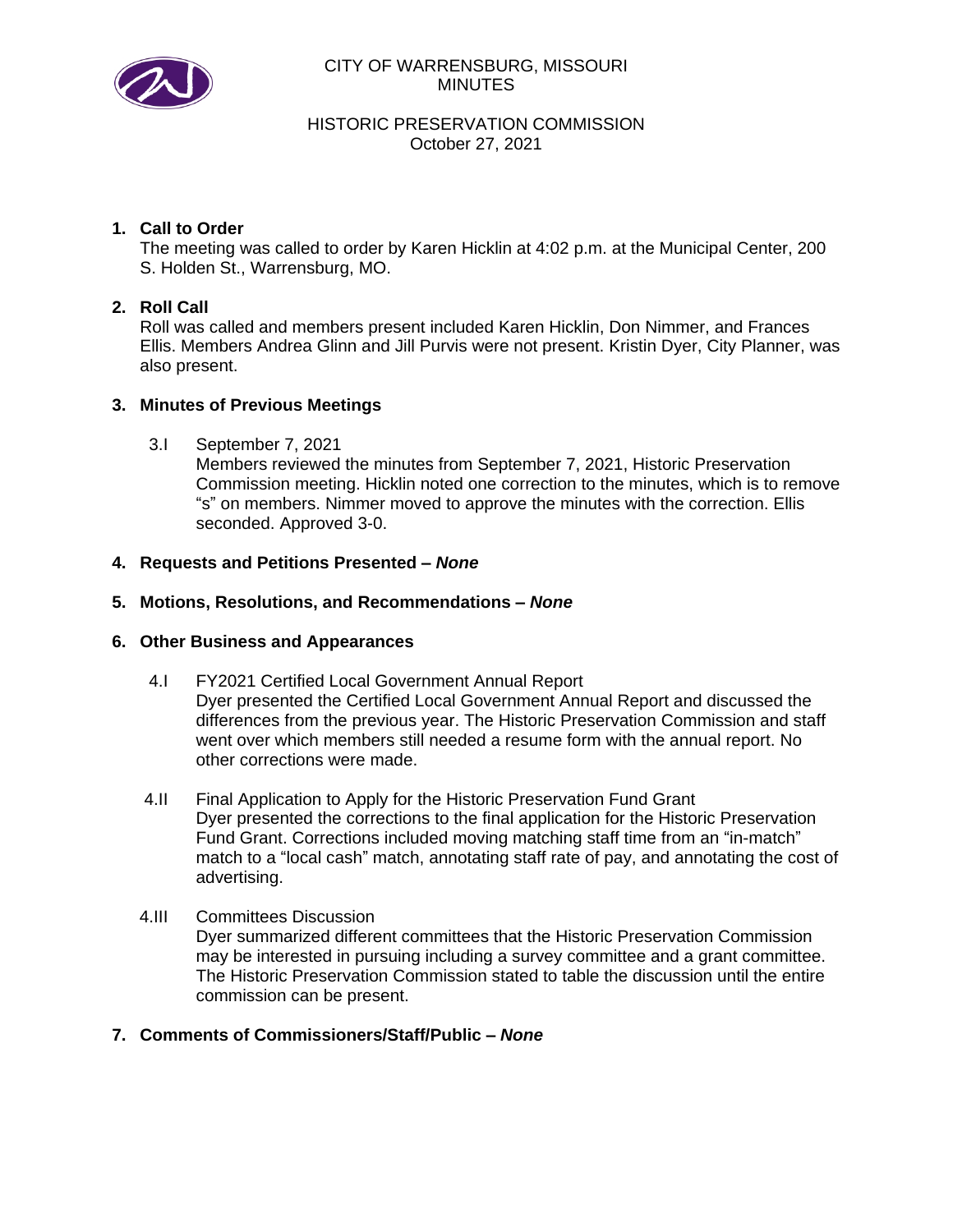# **8. Adjournment**

Ellis moved to adjourn the meeting. Nimmer seconded. Approved 3-0. The meeting adjourned at 4:39 p.m.

Date:

**Chairperson**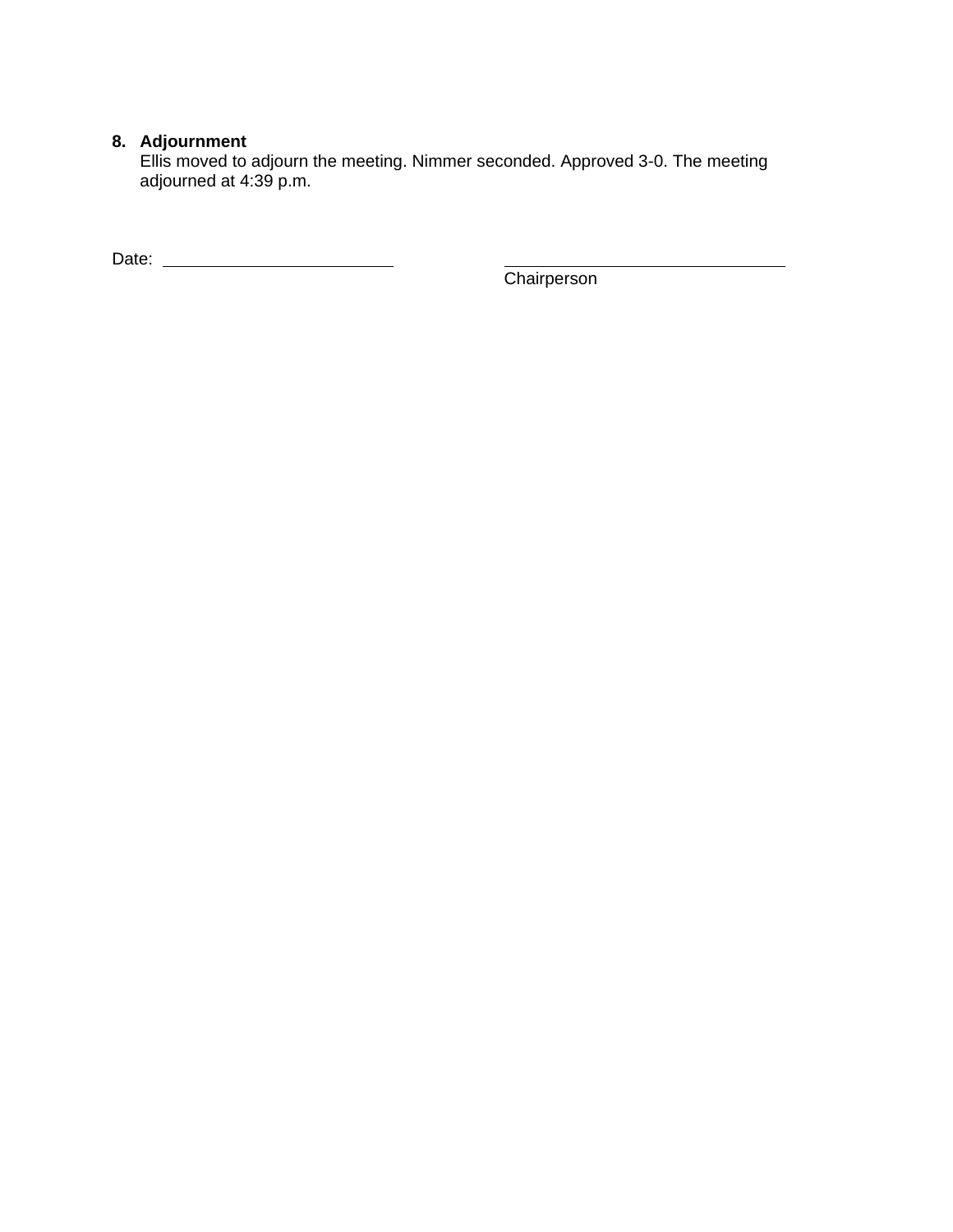

HISTORIC PRESERVATION COMMISSION AGENDA REPORT February 18, 2022

ITEM 4.I: Historic Preservation Commission Tablecloth

## **BACKGROUND:**

The Historic Preservation Commission has budgeted to purchase a tablecloth for National Preservation Month. The tablecloth will be used for the library table at Trails Regional Library during the month of May. Below are some draft ideas for an 8-foot tablecloth.